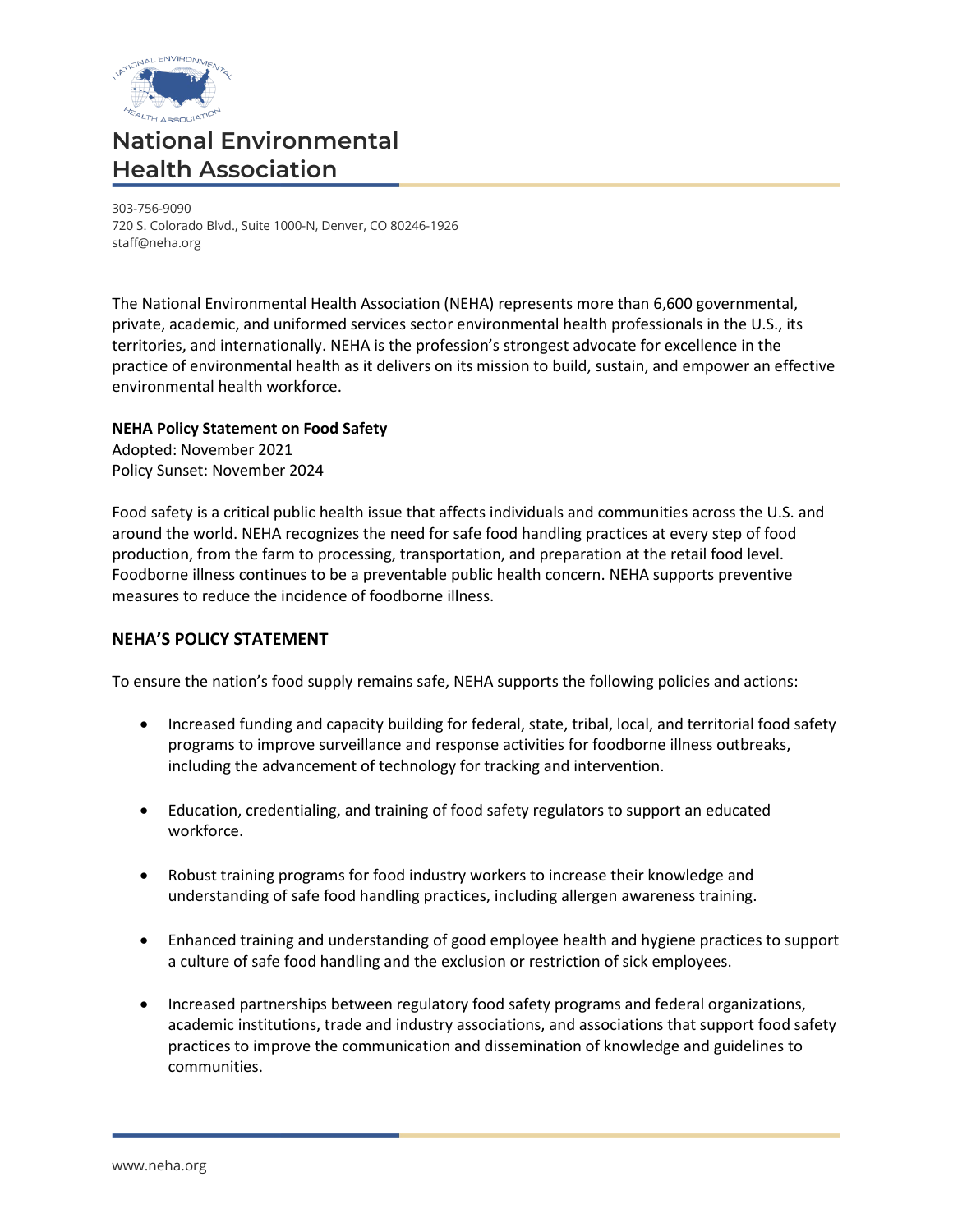- Improved federal guidelines and research support, backed by organizations, such as the Centers for Disease Control and Prevention (CDC), Food and Drug Administration (FDA), and the U.S. Department of Agriculture, to improve safe food handling and preparation techniques.
- Full adoption of the most recent FDA *Food Code* by state, tribal, local, and territorial public health agencies to provide standardized food safety regulations and requirements for safe food handling.
- Adoption of integrated food safety systems initiatives such as 1) strategic partnerships between federal, state, tribal, local, and territorial agencies, industry members, and academia and 2) taking a One Health approach to addressing foodborne illness outbreaks, the sources of outbreaks, and approaches to prevent such outbreaks.
- Fund and support capacity building for research on antibiotic resistance and antibiotic-resistant bacteria.

#### **Analysis**

The current capacity for tracking and surveilling foodborne disease outbreaks is fragmented and is not sufficiently standardized across agencies and organizations that protect public health. Since capacity building is considered to be a less urgent issue than emergency response, the already strained environmental health field is lacking in its ability to put prevention at the forefront of its food safety agenda (Brooks et al., 2019). In its New Era of Smarter Food Safety blueprint, FDA (2020) notes that records used for food tracing today are still largely paper-based, which slows the response time for tracking and identifying sources of foodborne illness outbreaks. Additionally, the lack of traceability and transparency in the supply chain has made tracking outbreaks more difficult and time-consuming, resulting in more illnesses, deaths, and money lost. While new and current technology, such as whole genome sequencing, has improved the speed of identifying pathogens, the capacity for this technology and the quality of the data collected still varies widely across public health agencies (Food and Drug Administration [FDA], 2020).

As diets, and thus the food industry, change, it becomes increasingly important to monitor imported food and alternative modes of cooking for food safety purposes. Consistently increasing food imports and foreign supplies of fresh fruits and vegetables, as well as the importation of almost all seafood (FDA, 2019), indicate a need to regulate food as it arrives to control for physical, chemical, and biological hazards before it is distributed across the country.

Additionally, there exists a need to ensure food sold within the U.S. is unadulterated and accurately represented. Food fraud—the intentional adulteration of food by means such as the substitution of one product for another, mislabeling food products, or unapproved modification of food products—can occur at every stage of food production, threatening safe food distribution (BRCGS, 2018). Lack of transparency regarding a product's ingredients may cause allergic reactions or foodborne illness outbreaks if people unknowingly consume compromised food (Food Safety Net Services, 2016). Within the U.S., alternative food preparation venues, such as foods prepared in a home kitchen (also known as cottage foods) and sold at farmers markets, microenterprise kitchens (MEKs), and illegal vendors, make consistent regulation, such as conducting inspections, difficult if these food retailers are not clearly identifiable (Brooks et al., 2019). NEHA recognizes the need for stronger and more standardized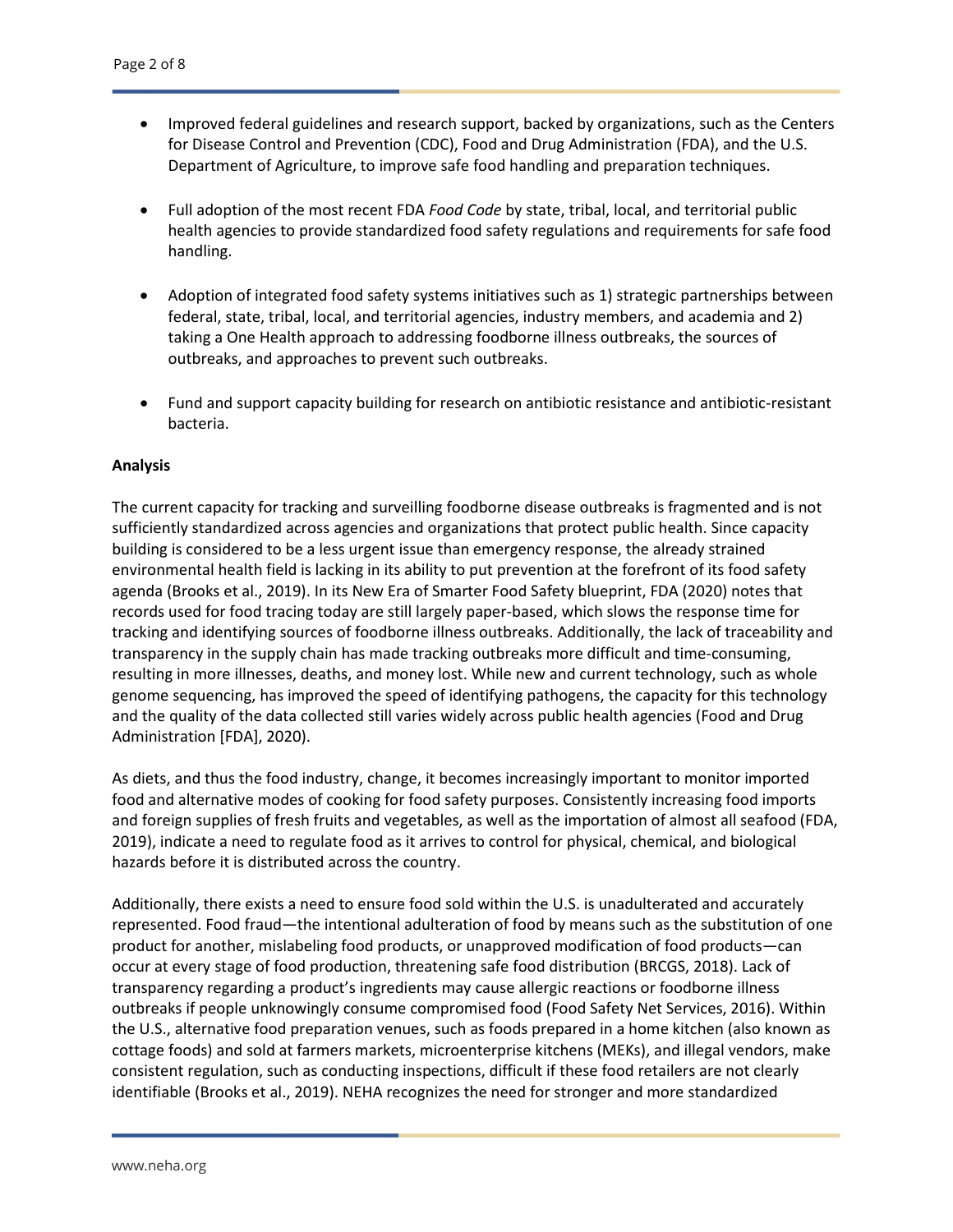regulation and inspection of both imported goods and the methods of food preparation across an increasingly diverse array of vendors.

The risks of unsafe food handling also include economic impacts, such as productivity loss, medical costs, and loss of business and profit. Though the economic costs of outbreaks to restaurants can vary greatly, sometimes having little economic impact, they can also be quite severe when legal fees, lawsuits, and lost revenue are considered (Bartsch et al., 2018). Reduction of economic losses from foodborne illness outbreaks is a solvable problem that requires preventive public health measures and practices in restaurant settings.

Underreporting of illnesses is also a concern among food distributors and scientists. Research shows that most foodborne illnesses go underreported or are not reported because people generally recover from foodborne illnesses and thus, are not detected by surveillance mechanisms (Centers for Disease Control and Prevention [CDC], 2019a). On the other hand, intentional underreporting can occur due to a lack of employee protections. Employees who are ill may continue to go to work due to the threat of income loss and/or loss of employment (Brooks et al., 2019). Weak employee protections are detrimental to health because sick workers, rather than staying home and away from the food production line, are instead infecting others.

#### **Justification**

Current estimates by CDC find that foodborne diseases cause 48 million illnesses, 128,000 hospitalizations, and 3,000 deaths in the U.S. each year (Scallan et al., 2011). Those individuals most affected by foodborne illnesses include higher-risk groups: people under the age of 5 and over the age of 65, pregnant individuals, and people with weakened immune systems (CDC, 2019b). Foodborne illness outbreaks can originate from any stage in the food production line. Restaurants are the most commonly reported location of food preparation associated with outbreaks, accounting for 64% of the outbreaks for which a single location of preparation was reported; most of such outbreaks (48%) occur in sit-down establishments (CDC, 2019a).

A study by Bartsch et al. (2018) found that the economic costs of foodborne illness outbreaks varied depending on outbreak size and venue type, ranging from 10% to 5,790% of annual marketing costs and from 0.3% to 101% of annual profits and revenue. From loss of productivity to medical expenses, financial costs can range annually from \$10-\$83 billion (U.S. Department of Health and Human Services [HHS], 2017).

Outbreaks and related expenses are rarely limited to one company or food retailer, highlighting a need for improved technology and faster tracking and surveillance of contaminated food products (Council to Improve Foodborne Outbreak Response [CIFOR], 2020). The technology for food data tracking and whole genome sequencing exists but is widely variable in "quality and compatibility" (FDA, 2020). With increased funding and attention to develop surveillance technology, the sources of contaminated food can be detected more rapidly, speeding up public health response (FDA, 2020).

An integrated food safety system (IFSS) emphasizes strategic partnerships, the exchange of information, and regulatory standards for food safety and tracking as methods for reducing the risk of foodborne illnesses (FDA, 2021). Notable achievements of IFSS include the creation of foodborne illness outbreak systems, such as the National Outbreak Reporting System (NORS) that collects outbreak data and information across the US. and OutbreakNet that provides support to health departments in their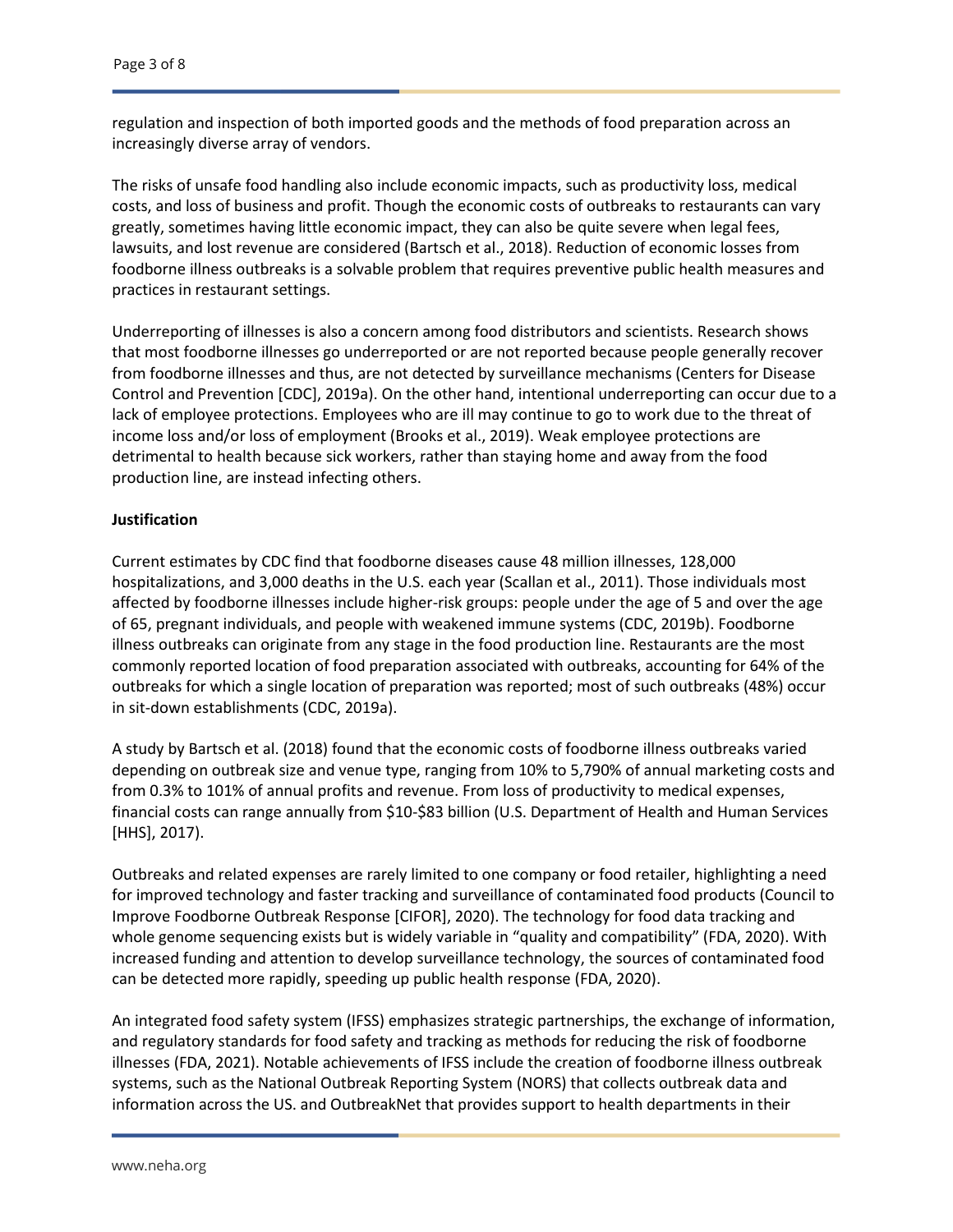capacity to detect and respond to foodborne illness outbreaks. FDA has also developed standards for food handling to increase coordination in the food industry. Such initiatives have improved coordination across different jurisdictional levels and have resulted in increased compliance to health and safety standards that are backed by science. NEHA supports the continued initiatives of CDC and FDA to improve support for and communication among agencies involved in food safety in all aspects of the environmental health field.

One Health refers to a multisectoral approach to address health challenges and health outcomes that recognizes the interconnectedness of humans, animals, and the environment, and the impact that these relationships have on health outcomes. Efforts toward a One Health approach include collaboration among representatives from all three health sectors at local, national, and global levels, and analyzing how a deficiency or a health issue in one has the potential to affect another, rather than focusing on the health of one sector on its own. As human populations grow and expand into new areas and globalization increases contact between humans around the world, the risks of disease spread from animals to humans and from humans to humans across the globe increases (CDC, 2021). A One Health approach to foodborne illnesses will help to address the implications of our nation's changing diet and the associated increases in importation and transportation of food. Humans, animals, and the environment (and thus illnesses), are connected and do not follow state or jurisdictional boundaries, so increased cooperation will also increase understanding of how diseases spread and ultimately improve the response to public health threats (CDC, 2021).

In the Council to Improve Foodborne Outbreak Response's (CIFOR) 2020 guidelines for foodborne disease outbreak response, multistate and multijurisdictional diseases are presented as a growing issue. CIFOR recommends a clear and robust communication network between public health agencies, other bodies that receive foodborne illness complaints, and epidemiology and laboratory staff to investigate and respond to potential outbreaks in a timely manner (CIFOR, 2020). An important One Health issue related to foodborne disease is antibiotic-resistant bacteria and the role of whole genome sequencing to study the spread of such bacteria. These technologies and partnerships have helped to track significant outbreaks, such as the source of a 2015–2018 multidrug-resistant *Salmonella* Heidelberg outbreak with infections in multiple states (CDC, 2020).

The FDA model *Food Code* provides guidance and advice on best practices and creates uniform standards for food retailers and stakeholders. The most recent version of the *Food Code* includes updates to the language that is more consistent with other federal agencies and international bodies (HHS, 2017*).* This version also includes instructions for people in charge of food establishments and outlines the responsibilities of individual employees regarding safe food handling, hygiene, and disclosure of health information relating to foodborne illness (HHS, 2017). Benefits of adoption of the most recent version of the model *Food Code* include increased compliance with the most scientifically current information, standardization of training and food safety protocols, and the creation of common language that will improve the efficiency of communication for all stakeholders. NEHA supports the adoption of the most recent *Food Code* as an effective way to increasing uniformity in the already complex issue of food safety.

In a study conducted by CDC, NEHA, and Baylor University, Understanding the Needs, Challenges, Opportunities, Vision, and Emerging Roles in Environmental Health (UNCOVER EH), information was collected from over 1,700 environmental health professionals across the U.S. The UNCOVER EH study found that 64% of environmental health professionals held the Registered Environmental Health Specialist/Registered Sanitarian (REHS/RS) credential. This credential signifies that an environmental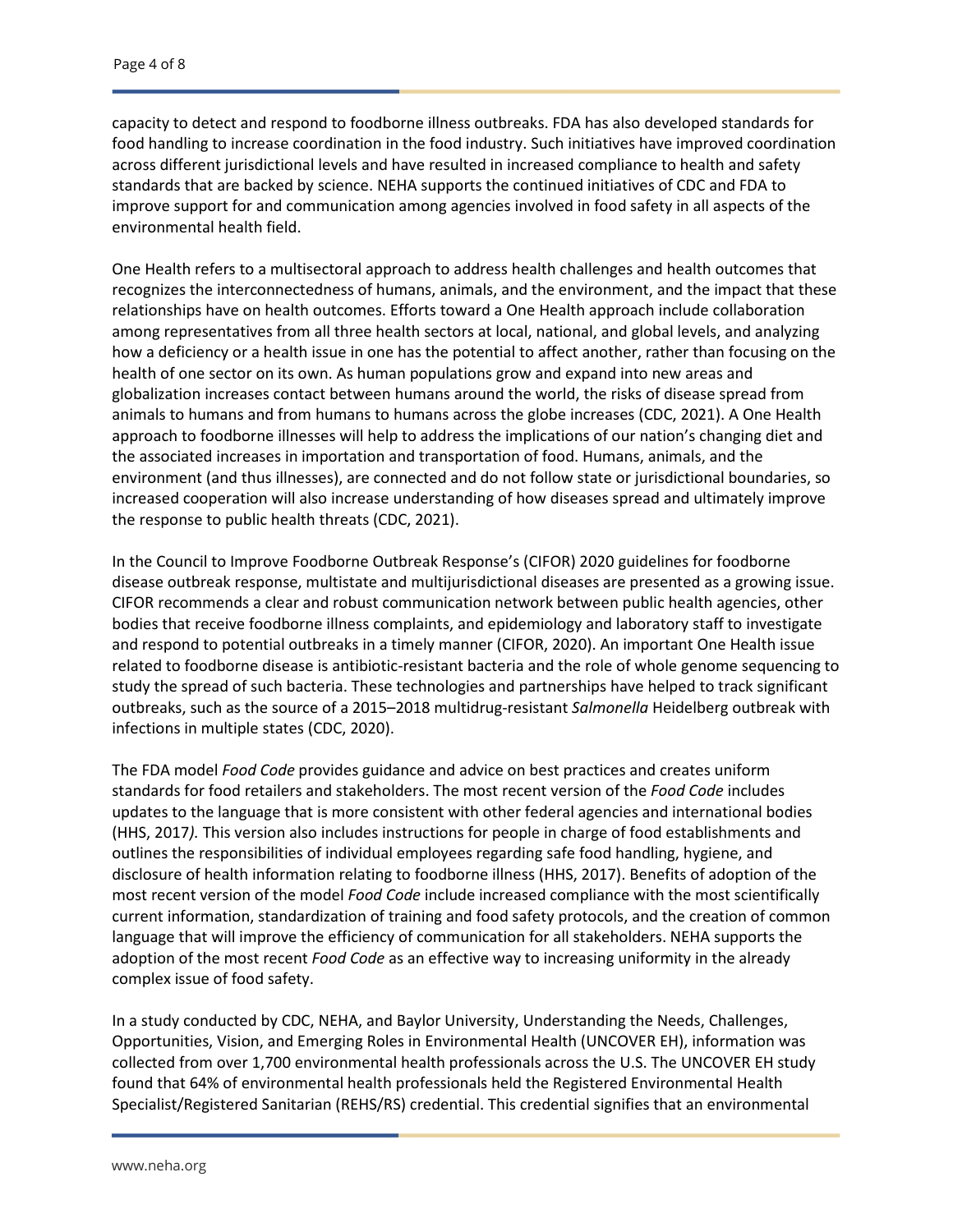health worker is well versed in the latest environmental health issues and has the skills to both respond to situations as well as educate communities on environmental concerns (National Environmental Health Association [NEHA], 2019). Included in the REHS/RS exam is a substantial section on conducting food facility inspections, The study guide for the exam emphasizes that among other necessary skills, an REHS/RS must be knowledgeable about proper food transport, storage, and handling techniques as well as proper sanitation methods and potential chemical, biological, and physical hazards (NEHA, 2021a). NEHA's Certified Professional–Food Safety (CP-FS) credential ensures that an individual is competent in, among other skills, assessing food safety standards, identifying and investigating foodborne illnesses, and developing policies and procedures related to allergen control and hygiene practices (NEHA, 2021c). Maintaining an REHS/RS or CP-FS credential requires 24 hours of continuing education every 2 years, which ensures that the professional is kept up-to-date on significant changes regarding environmental health, including best food safety practices (NEHA, 2021b, 2021c). Benefits to credentialing include higher standards and compliance to rules and regulations that are critical to the maintenance of a safe food handling environment (American Society of Association Executives, 2016).

Food safety certifications for those working in the food service and allied fields are beneficial for increasing the confidence of both food retailers and consumers. According to the Global Food Safety Resource (GFSR, 2021), having a nationally or internationally recognized certification demonstrates that retailers are following consistent and high-level standards of food handling and are knowledgeable about delivering high-quality, safe food. Food safety certification is not legally required but may contribute to a competitive advantage in the food distribution market if customers know they are consuming food that has been responsibly handled. Businesses may also end up saving money on food recalls and potential economic losses from foodborne illness outbreaks, thus making certification a wise investment for both the seller and buyer (GFSR, 2021). A study conducted by the Environmental Health Specialists Network (EHS-Net) on the connection between food safety certification status and food safety knowledge found that for both workers and managers, those who were certified in food safety were also more likely to pass a food safety knowledge test (Brown et al., 2014). Additionally, workers who had managers that were more knowledgeable in food safety were also more likely to be knowledgeable in food safety (Brown et al., 2014).

Encouraging a culture of food safety is important in retail settings; it is also crucial for civil society organizations and individuals to be knowledgeable about best practices to be safe at home. Increased partnerships among civil society, health departments, and individuals are key to ensuring that people not only know how to handle food but also are encouraged to do so. Advocacy groups, the media, and universities can be beneficial in distributing accurate information, assessing community needs, and changing the behaviors and beliefs that people can have (FDA, 2020). Preventing foodborne illnesses goes beyond retailers. Consumers should also be knowledgeable about how to keep themselves healthy and their food safe at home.

Food safety is critical to the lives of everyone and protecting the quality of our nation's food supply is key to protecting health. NEHA applauds the progress made and recognizes the existence of deficiencies in the field of food safety. NEHA advocates for standardized and more adequately funded approaches to prevent foodborne illnesses, as well as the implementation of a more comprehensive and rapid response to curb the spread of foodborne illness outbreaks when they occur.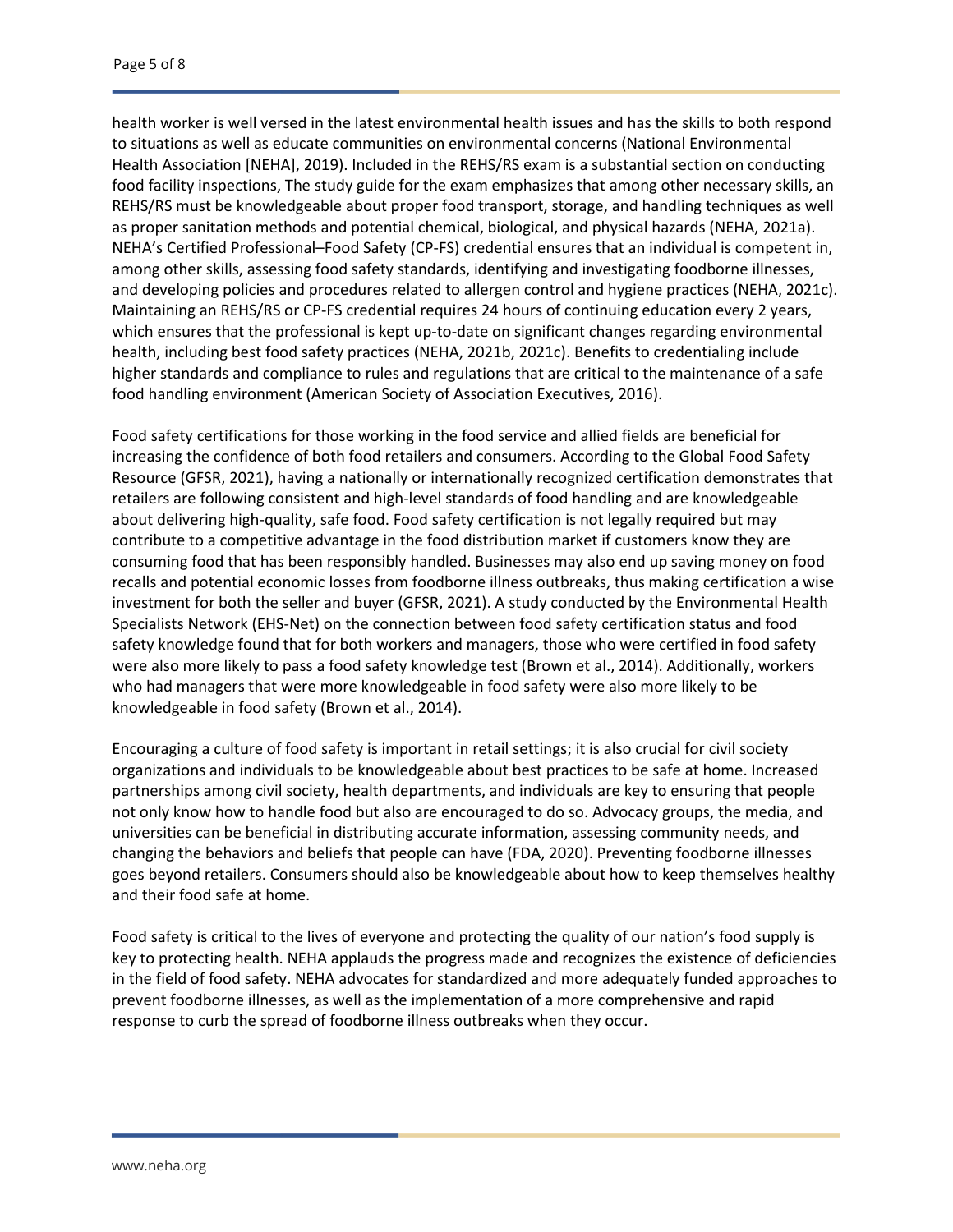#### **References**

American Society of Association Executives. (2016, August 24). *Credentialing's two-way benefits*. <https://www.asaecenter.org/resources/articles/foundation/2016/credentialings-two-way-benefits>

Bartsch, S.M., Asti, L., Nyathi, S., Spiker, M.L., & Lee, B.Y. (2018). Estimated cost to a restaurant of a foodborne illness outbreak. *Public Health Reports*, *133*(3), 274–286. <https://doi.org/10.1177/0033354917751129>

BRCGS. (2018). *Global standard food safety* [Issue 8]. [https://www.brcgs.com/store/global-standard-for](https://www.brcgs.com/store/global-standard-for-food-safety-issue-8/p-616/)[food-safety-issue-8/p-616/](https://www.brcgs.com/store/global-standard-for-food-safety-issue-8/p-616/)

Brooks, B.W., Gerding, J.A., Landeen, E., Bradley, E., Callahan, T., Cushing, S., Hailu, F., Hall, N., Hatch, T., Jurries, S., Kalis, M.A., Kelly, K.R., Laco, J.P., Lemin, N., McInnes, C., Olsen, G., Stratman, R., White, C., Wille, S., & Sarisky, J. (2019). Environmental health practice challenges and research needs for U.S. health departments*. Environmental Health Perspectives*, *127*(12), 125001. [https://doi.org/10.1289/EHP5161](about:blank)

Brown, L.G., Le, B., Wong, M.R., Reimann, D., Nicholas, D., Faw, B., Davis, E., & Selman, C.A. (2014). Restaurant manager and worker food safety certification and knowledge. *Foodborne Pathogens and Disease*, *11*(11), 835–843. <https://doi.org/10.1089/fpd.2014.1787>

Centers for Disease Control and Prevention. (2019a). *Surveillance for food disease outbreaks, United States, 2017: Annual report*[. https://www.cdc.gov/fdoss/pdf/2017\\_FoodBorneOutbreaks\\_508.pdf](https://www.cdc.gov/fdoss/pdf/2017_FoodBorneOutbreaks_508.pdf)

Centers for Disease Control and Prevention. (2019b). *People with a higher risk of food poisoning*. <https://www.cdc.gov/foodsafety/people-at-risk-food-poisoning.html>

Centers for Disease Control and Prevention (2020). *AMD and One Health: Responding to a multistate, multidrug-resistant disease outbreak*[. https://www.cdc.gov/amd/whats-new/one-health-salmonella](about:blank)[heidelberg.html](about:blank)

Centers for Disease Control and Prevention. (2021). *One Health*. [https://www.cdc.gov/onehealth/index.html](about:blank)

Council to Improve Foodborne Outbreak Response. (2020). *Guidelines for foodborne disease outbreak response* (3rd ed.). [https://cifor.us/downloads/clearinghouse/CIFOR-Guidelines-Complete-third-Ed.-](https://cifor.us/downloads/clearinghouse/CIFOR-Guidelines-Complete-third-Ed.-FINAL.pdf) [FINAL.pdf](https://cifor.us/downloads/clearinghouse/CIFOR-Guidelines-Complete-third-Ed.-FINAL.pdf)

Food and Drug Administration. (2019). *FDA strategy for the safety of imported food*. [https://www.fda.gov/media/120585/download](about:blank)

Food and Drug Administration. (2020). *New Era of Smarter Food Safety: FDA's blueprint for the future*. [https://www.fda.gov/media/139868/download](about:blank)

Food and Drug Administration. (2021). *National integrated food safety system (IFSS) programs and initiatives*[. https://www.fda.gov/federal-state-local-tribal-and-territorial-officials/national-integrated](https://www.fda.gov/federal-state-local-tribal-and-territorial-officials/national-integrated-food-safety-system-ifss-programs-and-initiatives)[food-safety-system-ifss-programs-and-initiatives](https://www.fda.gov/federal-state-local-tribal-and-territorial-officials/national-integrated-food-safety-system-ifss-programs-and-initiatives)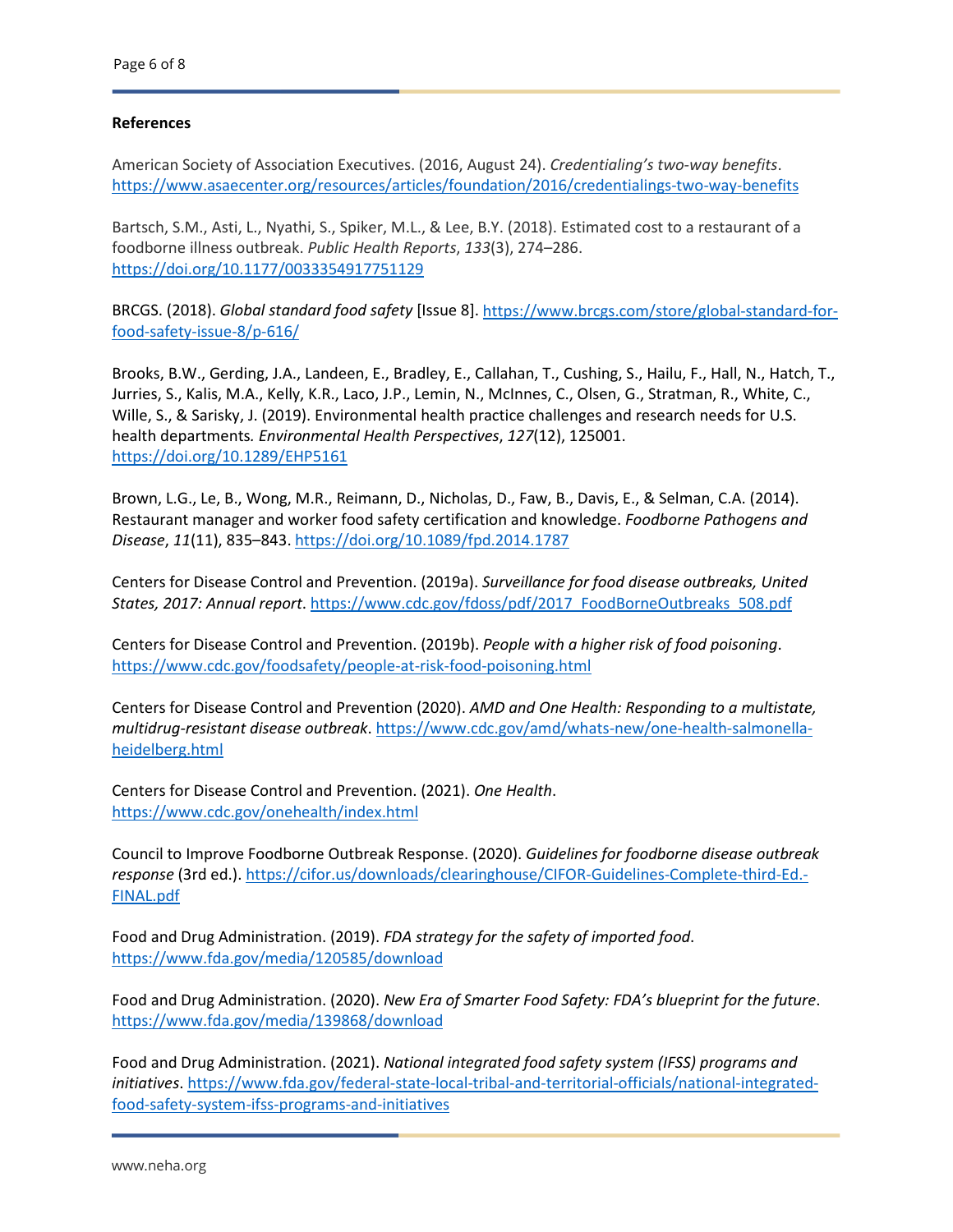Food Safety Net Services. (2016, December 13). *What is food fraud?* [https://fsns.com/2016/12/13/what](https://fsns.com/2016/12/13/what-is-food-fraud/)[is-food-fraud/](https://fsns.com/2016/12/13/what-is-food-fraud/)

Global Food Safety Resource. (2021). *The importance of food safety certification*. [https://globalfoodsafetyresource.com/food-safety-certification/](about:blank)

National Environmental Health Association. (2019). *UNCOVER EH at a quick glance: Uncovering environmental health credentials*. [https://neha.org/sites/default/files/basic-page](https://neha.org/sites/default/files/basic-page-images/UNCOVER_EH_Credentialing.pdf)[images/UNCOVER\\_EH\\_Credentialing.pdf](https://neha.org/sites/default/files/basic-page-images/UNCOVER_EH_Credentialing.pdf)

National Environmental Health Association. (2021a). *A guide for environmental health responsibilities and competencies: A basic preparation guide for the REHS/RS examination*. (5th ed.) <https://bit.ly/3kOPyMD>

National Environmental Health Association. (2021b). *NEHA Registered Environmental Health Specialist/Registered Sanitarian (REHS/RS) candidate information brochure*. [https://www.neha.org/sites/default/files/REHS-Brochure.pdf](about:blank)

National Environmental Health Association. (2021c). *NEHA Certified Professional–Food Safety (CP-FS) candidate information brochure*. [https://neha.org/sites/default/files/pd/cred-cert/CP-FS-candidate](https://neha.org/sites/default/files/pd/cred-cert/CP-FS-candidate-brochure.pdf)[brochure.pdf](https://neha.org/sites/default/files/pd/cred-cert/CP-FS-candidate-brochure.pdf)

Scallan, E., Griffin, P.M., Angulo, F.J., Tauxe, R.V., & Hoekstra, R.M. (2011). Foodborne illness acquired in the United States—Unspecified agents. *Emerging Infectious Diseases*, *17*(1), 16–22. <https://doi.org/10.3201/eid1701.P21101>

U.S. Department of Health and Human Services, Public Health Service, Food and Drug Administration. (2017). *Food code: 2017 recommendations of the United States Public Health Service Food and Drug Administration*[. https://www.fda.gov/media/110822/download](https://www.fda.gov/media/110822/download)

**Drafted by the NEHA Food Safety Program Committee and NEHA Staff**

**NEHA Food Safety Program Committee Eric Bradley, MPH, REHS, CPS, DAAS** Environmental Health Coordinator Scott County Health Department

**Casey Gardner, MESH, REHS, CP‐FS** Environmental Health Technical Specialist/District Standardization Officer Peninsula Health District

**Donald Howell, CP-FS** Director of Quality Assurance Food Safety Ascent Hospitality

**Adam Kramer, MPH, ScD, RS, CFS** U.S. Public Health Service